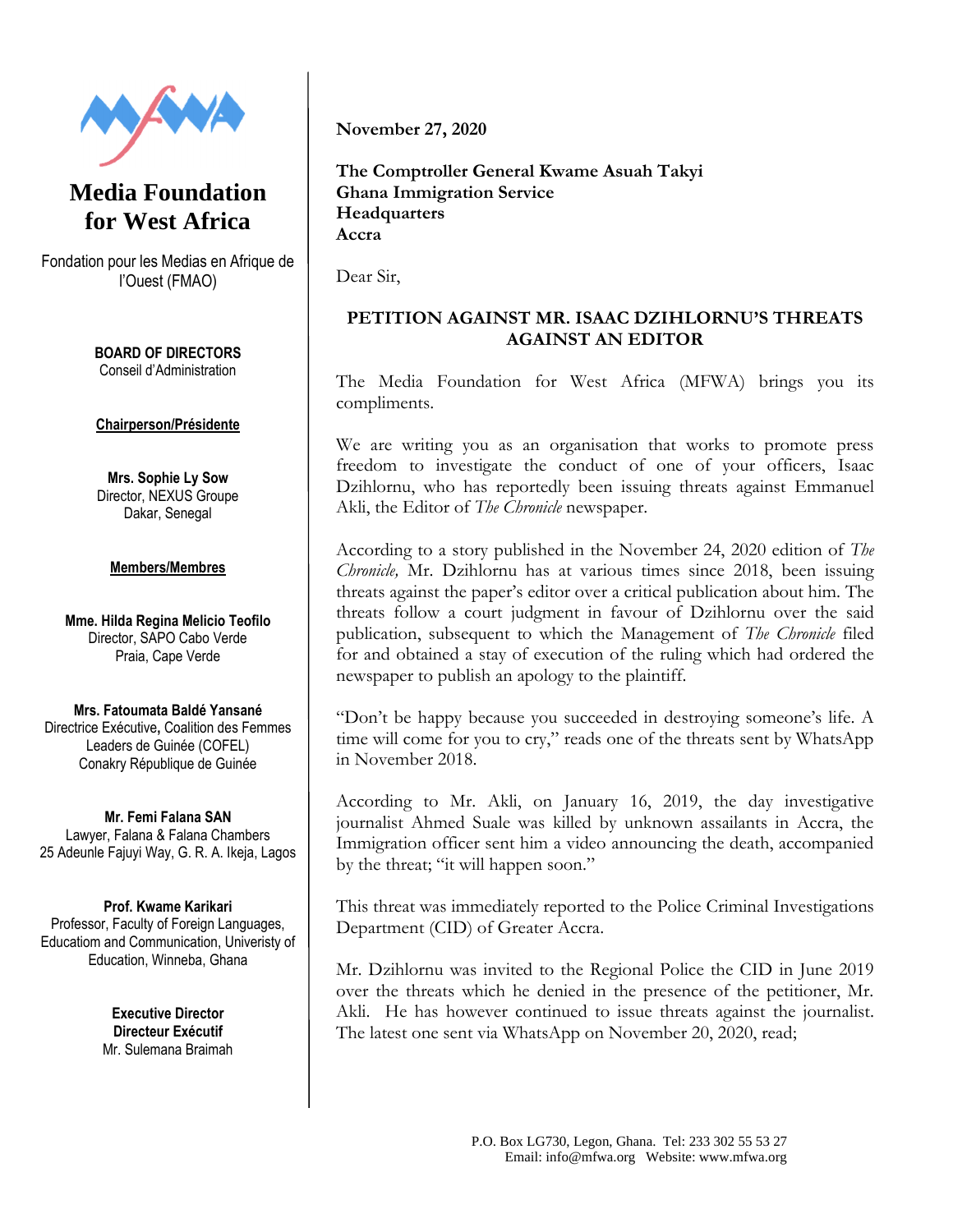"This is my last message to you. If you don't publish a retraction of the stupid and useless stories you publish about me in your newspaper latest by Thursday next week, then you will blame yourself forever. You are from Anlo and I am also from Anlo. My God in heaven will not count it as a sin for me because I have exercised enough patience. You can act on it or leave it. I will seek for justice with even my last blood. Mark it on the wall."

Press freedom is the heartbeat of democracy, and so any attempt to intimidate the media is an attack on democracy and must be fought back in a robust manner.

The murder of Ahmed Suale, alongside other recent violations, has adversely affected Ghana's press freedom ranking since the country came up tops in Africa in 2018.

Under the UN Action Plan to end Impunity for Crimes against Journalists, states are required not only to take steps to prevent press freedom violations but also to ensure that violations are investigated and the perpetrators punished. As an important state institution, the GIS is required to take any action within its power to help prevent and punish crimes against journalists, hence this petition.

While the issue is not directly related to the performance of his official duties, the MFWA still believes that the conduct of Mr. Dzihlornu in this matter is disappointing and unbecoming of a senior officer of the Immigration Service.

We therefore appeal to your good offices to take steps to call the officer to order.

In the expectation of your favourable response, we entreat you to accept the assurances of our highest regards.

Your sincerely,

Sulemana Braimah Executive Director